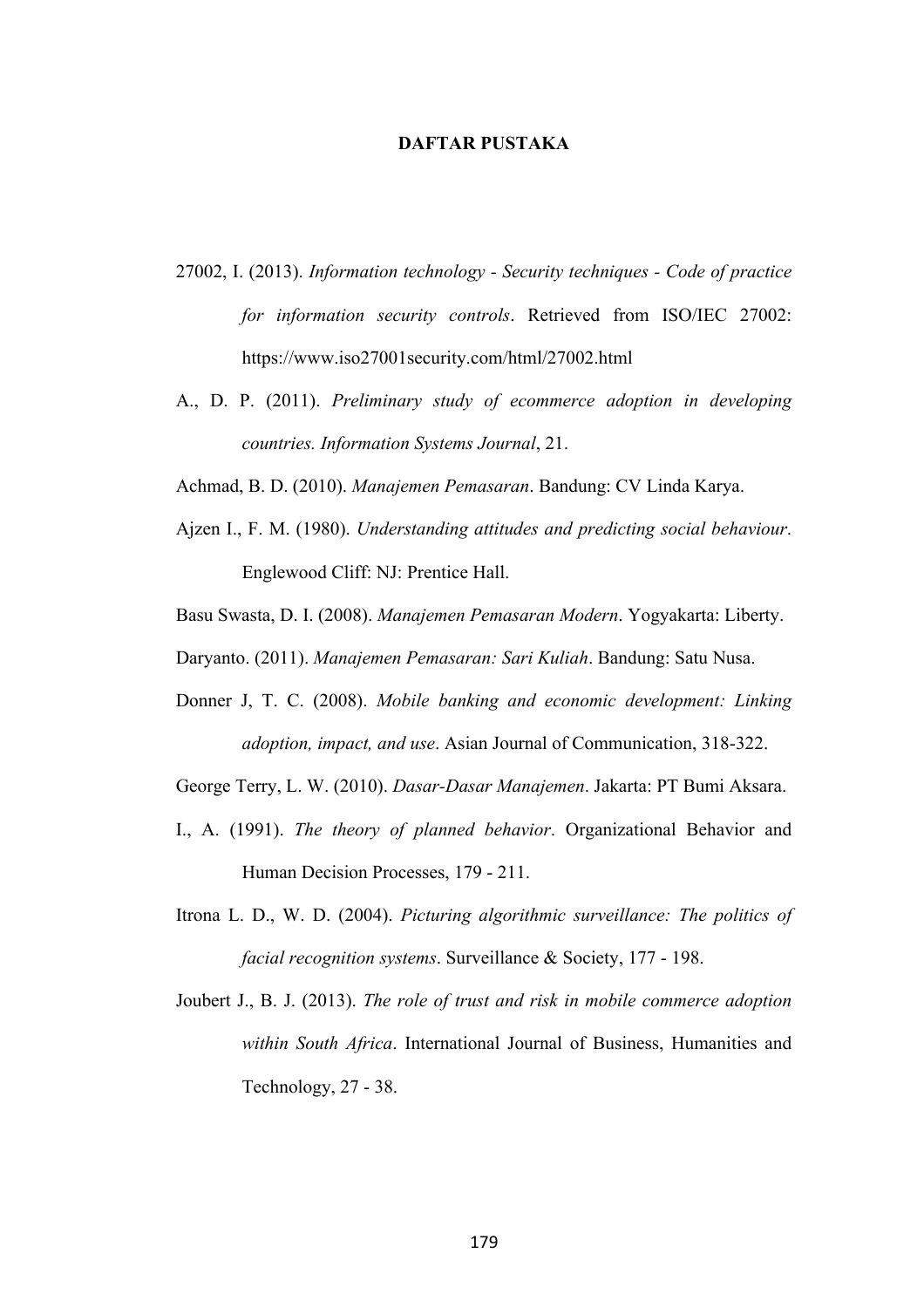Kotler, P. K. (2011). *Manajemen Pemasaran*. Jakarta: Erlangga.

Lastiansah, Sena. (2012). *Pengertian User Interface*. Jakarta: PT. Elex Media

Lewis, A. W. (1985). *Trust as a Social Reality*. Social Forces, 967 - 985.

Louis E. Kurtz, B. D. (2008). *Pengantar Bisnis Kontemporer*. Jakarta: Salemba Empat.

Malhotra, N. K. (2010). *Basic Research Marketing*.

- Malhotra, N. K. (n.d.). *Basic Marketing Research*. Pearson Education.
- Mitnick K., S. W. (2002). *The art of deception: Controlling the human element of security*. New York: John Wiley & Sons.

Philip Kotler, A. G. (2014). *Principles of Marketing*. Jakarta: Erlangga.

- S., C. J. (2008). *An examination of m-banking and mobile payments: Building adoption as experiece goods?* Discussion Paper (pp. 08-06). Philadelphia: PA: Federal Reserve Bank of Philadelphia, Payment Center.
- Safa N. S., S. M. (2015). *Information security conscious care behaviour formation in organizations*. Computers & Security, 53, 65-78.
- Siau K., e. a. (2003). *Development of a framework for trust in mobile commerce. Proceedings of the Second Annual Workshop on HCI Research in MIS*. Seattle, Washington.

Suharno, Y. S. (2010). *Marketing in Practice*. Yogyakarta: Graha Ilmu.

- Swift. (2010). *Mobile Payment*. Technical Report: Swift White Paper.
- Tjiptono, F. (2011). *Service Management Mewujudkan Layanan Prima*. Yogyakarta: Andi.